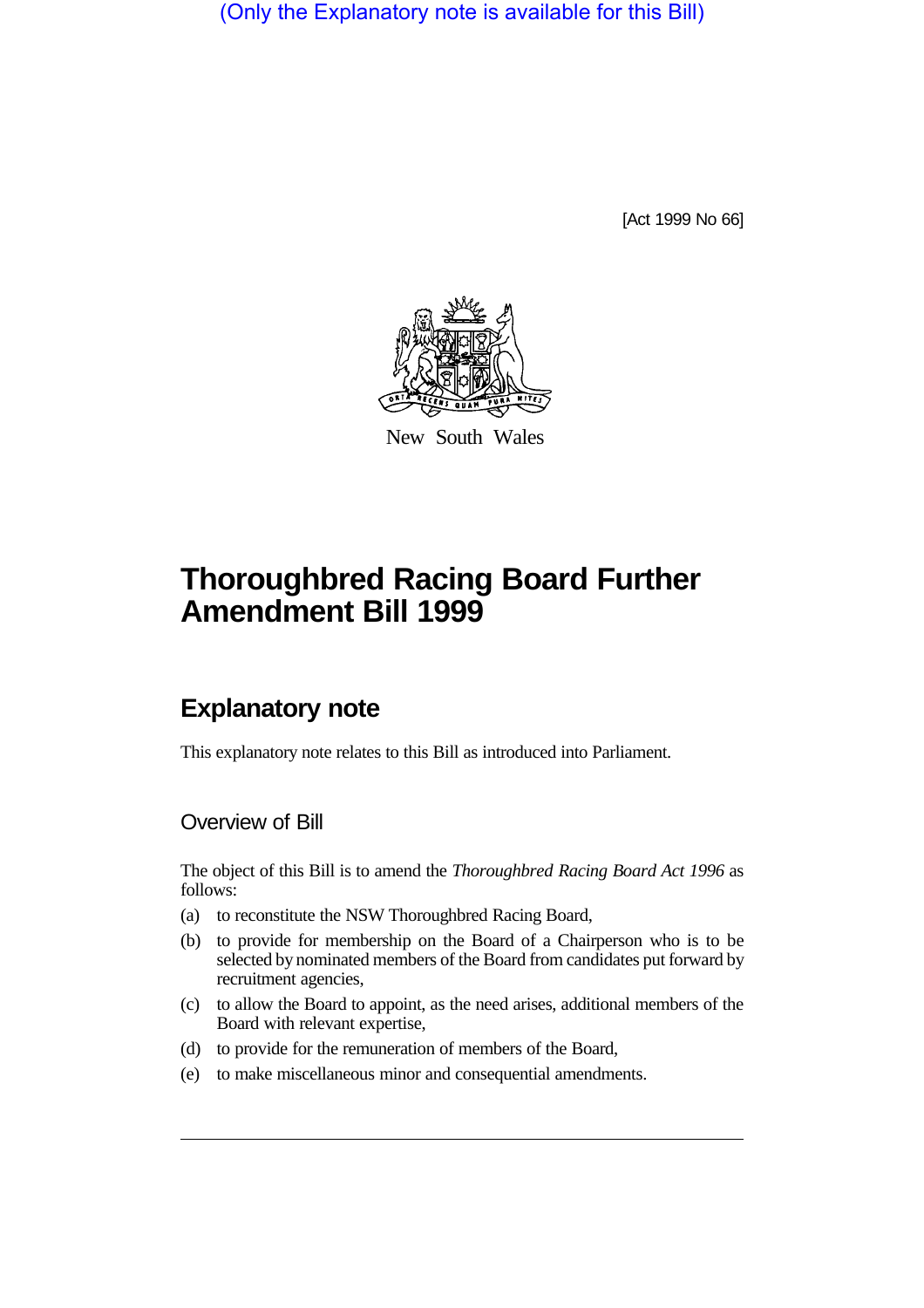Thoroughbred Racing Board Further Amendment Bill 1999 [Act 1999 No 66]

Explanatory note

#### Outline of provisions

**Clause 1** sets out the name (also called the short title) of the proposed Act.

**Clause 2** provides for the commencement of the proposed Act on a day or days to be appointed by proclamation.

**Clause 3** is a formal provision giving effect to the amendments to the *Thoroughbred Racing Board Act 1996* set out in Schedule 1.

### **Schedule 1 Amendments**

**Schedule 1 [1]** inserts definitions of *additional member*, *Chairperson*, *eligible industry body*, *nominated members* and *voting members* into the Act.

**Schedule 1 [2]** repeals and replaces section 6 of the Act. The new section provides for the reconstitution of the NSW Thoroughbred Racing Board (the Board). The Board is to consist of 4 members nominated by the Australian Jockey Club, the Sydney Turf Club, the Provincial Association of New South Wales and the Country Racing Council Limited, 2 members nominated by other eligible industry bodies (to be determined by the Board with the approval of the Minister) each of whom is to represent the interests of certain participants in the thoroughbred horse racing industry, a Chairperson (to be selected by the nominated members from candidates put forward by at least 2 recruitment agencies), the Chief Executive, and up to 2 additional members (to be appointed by the Board). All members other than the Chief Executive have the right to vote at Board meetings.

**Schedule 1 [3]** amends section 7 of the Act, so that certain eligibility criteria applying to the current voting members of the Board will apply to all proposed voting members of the Board.

**Schedule 1 [4]** amends section 7 of the Act, to impose additional eligibility criteria in relation to the offices of additional member and Chairperson of the Board. The proposed amendment also provides for the maximum number of consecutive terms or years for which voting members may hold office.

**Schedule 1 [5]** makes a consequential amendment.

**Schedule 1 [6]** and **[15]** make amendments consequential on the proposed change in the status of the office of Chairperson. (Under the amendments proposed to be made by Schedule 1 [2], the Chairperson is to be an independent member of the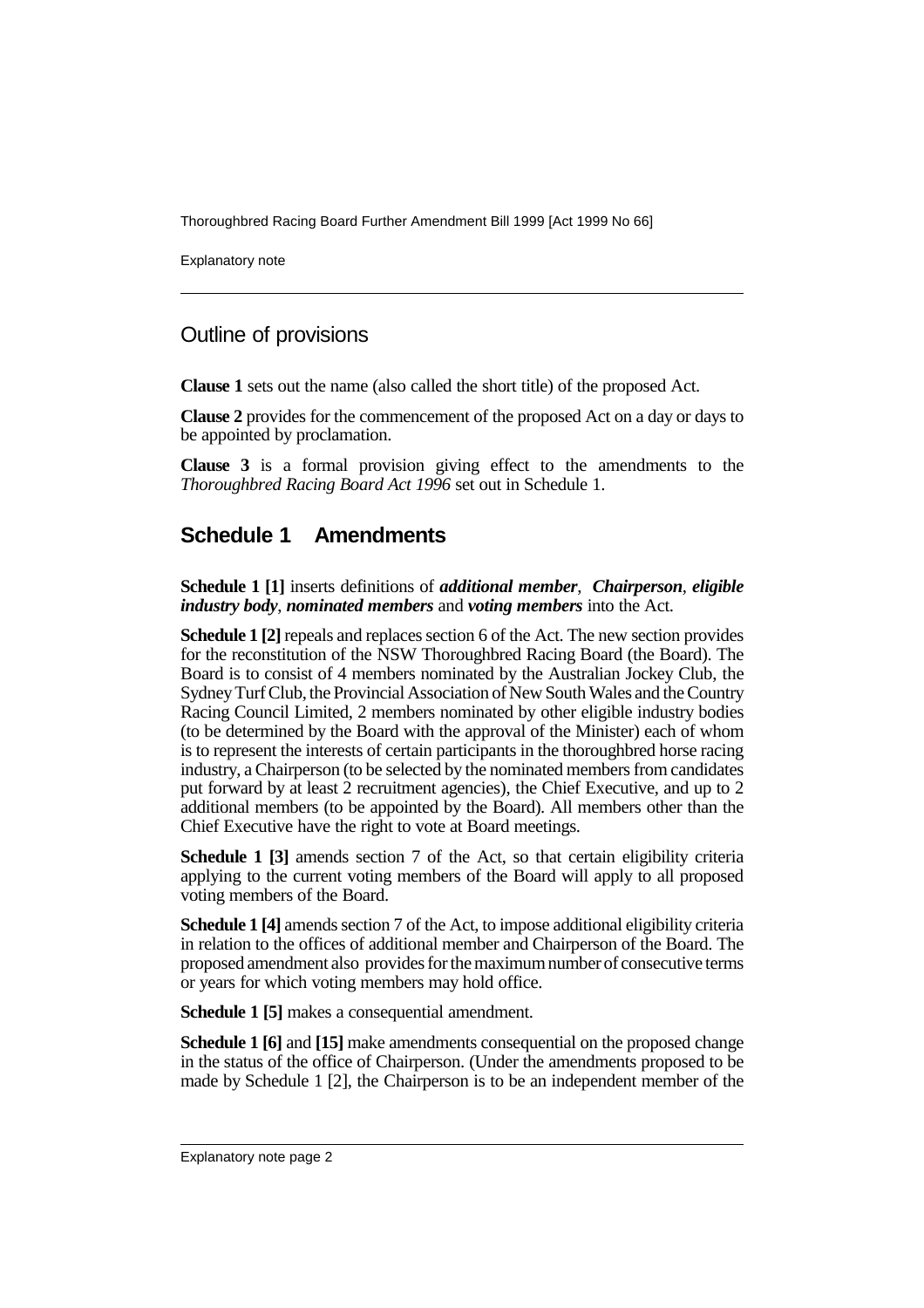Thoroughbred Racing Board Further Amendment Bill 1999 [Act 1999 No 66]

Explanatory note

Board rather than one of the nominated members elected by the Board to be Chairperson, as is presently the case).

**Schedule 1 [7]** repeals and replaces section 9 of the Act. The new section provides that the term of office for each nominated member and the Chairperson of the Board is to be 4 years. The term of office for each additional member is to be determined by the Board but is not to exceed 4 years.

**Schedule 1 [8]** repeals and replaces section 10 of the Act. The new section provides that each voting member of the Board is entitled to be paid remuneration consisting of a base amount (determined by the Statutory and Other Offices Remuneration Tribunal) adjusted annually in line with the annual percentage increase (if any) in the Consumer Price Index. Travelling and subsistence allowances are also available to voting members.

**Schedule 1 [9]**, **[11]** and **[19]** make amendments to the effect that provisions that apply to the current voting members of the Board relating to certain duties, vacation of office, and transaction of business outside meetings or by telephone, are to apply to all proposed voting members of the Board.

**Schedule 1 [10]** amends section 12 of the Act, so that protection against personal liability currently provided for in the Act extends to all members of the Board.

**Schedule 1 [12]** makes a consequential amendment.

**Schedule 1 [13**] amends section 15 of the Act, to enable the Governor, on the recommendation of the Board, to remove the Chairperson from office on the same grounds on which the Governor may remove a nominated member.

**Schedule 1 [14]** also amends section 15 of the Act, to provide that the Board may remove an additional member of the Board from office at any time.

**Schedule 1 [16]** amends section 17 of the Act, to provide for the procedure that is to apply if the office of Chairperson becomes vacant.

**Schedule 1 [17]** makes a consequential amendment relating to the quorum for meetings of the Board.

**Schedule 1 [18]** provides that a failure to nominate a person to one of the categories of nominated members of the Board does not affect the membership of persons who are properly nominated in accordance with proposed section 6 (as inserted by Schedule 1 [2]), and that if an eligible industry body fails to participate in the nomination of a member referred to in proposed section  $6(1)$  (e) or (f), the nomination by the other eligible industry bodies or body, as the case may be, is taken to be effective for the purposes of the relevant provision.